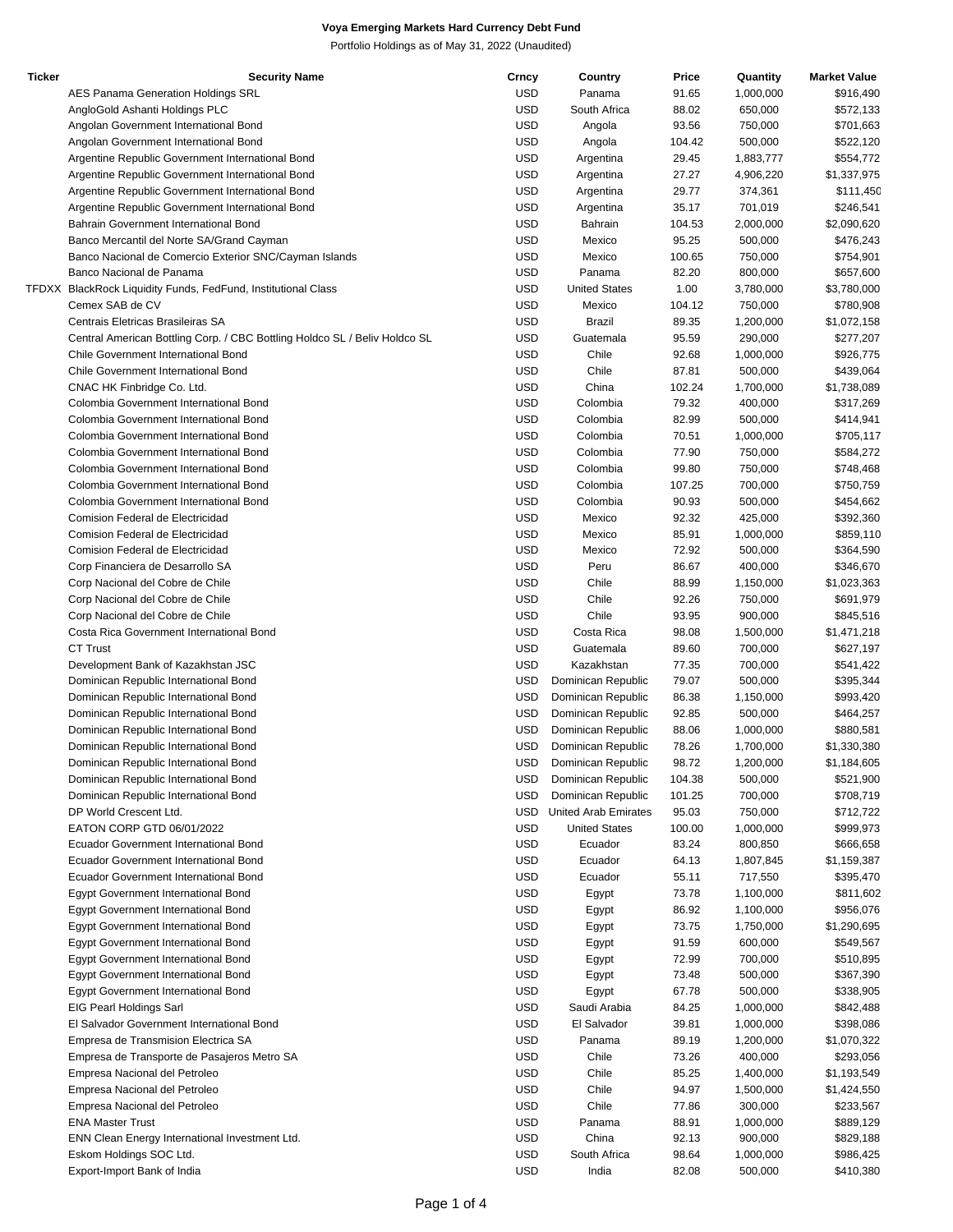Portfolio Holdings as of May 31, 2022 (Unaudited)

| Ticker | <b>Security Name</b>                      | Crncy      | Country                     | Price  | Quantity  | <b>Market Value</b> |
|--------|-------------------------------------------|------------|-----------------------------|--------|-----------|---------------------|
|        | FISERV INC 0 06/09/2022                   | <b>USD</b> | <b>United States</b>        | 99.97  | 500,000   | \$499,867           |
|        | Gabon Government International Bond       | <b>USD</b> | Gabon                       | 85.16  | 500,000   | \$425,804           |
|        | Galaxy Pipeline Assets Bidco Ltd.         | USD        | <b>United Arab Emirates</b> | 87.84  | 480,430   | \$422,001           |
|        | Galaxy Pipeline Assets Bidco Ltd.         | <b>USD</b> | <b>United Arab Emirates</b> | 84.84  | 614,131   | \$521,003           |
|        | Gazprom PJSC Via Gaz Capital SA           | <b>USD</b> | Russia                      | 27.50  | 750,000   | \$206,250           |
|        | Gazprom PJSC via Gaz Finance PLC          | <b>USD</b> | Russia                      | 15.00  | 1,350,000 |                     |
|        |                                           |            |                             |        |           | \$202,500           |
|        | GC Treasury Center Co. Ltd.               | <b>USD</b> | Thailand                    | 95.47  | 850,000   | \$811,531           |
|        | GCC SAB de CV                             | <b>USD</b> | Mexico                      | 87.47  | 200,000   | \$174,945           |
|        | GENERAL MLS IN 06/03/2022                 | <b>USD</b> | <b>United States</b>        | 99.99  | 1,000,000 | \$999,917           |
|        | Ghana Government International Bond       | <b>USD</b> | Ghana                       | 51.13  | 1,000,000 | \$511,250           |
|        | Ghana Government International Bond       | <b>USD</b> | Ghana                       | 51.53  | 2,000,000 | \$1,030,512         |
|        | Ghana Government International Bond       | <b>USD</b> | Ghana                       | 63.20  | 750,000   | \$474,002           |
|        | Honduras Government International Bond    | <b>USD</b> | Honduras                    | 71.77  | 250,000   | \$179,434           |
|        | Honduras Government International Bond    | <b>USD</b> | Honduras                    | 82.53  | 200,000   | \$165,051           |
|        | Hungary Government International Bond     | <b>USD</b> | Hungary                     | 123.84 | 500,000   | \$619,204           |
|        | Hungary Government International Bond     | <b>USD</b> | Hungary                     | 68.05  | 1,750,000 | \$1,190,947         |
|        | Hutama Karya Persero PT                   | <b>USD</b> | Indonesia                   | 94.99  | 750,000   | \$712,392           |
|        | Indonesia Government International Bond   | <b>USD</b> | Indonesia                   | 104.66 | 300,000   | \$313,986           |
|        | Indonesia Government International Bond   | <b>USD</b> | Indonesia                   | 103.34 | 1,250,000 | \$1,291,791         |
|        | Indonesia Government International Bond   | <b>USD</b> | Indonesia                   | 133.13 | 1,250,000 | \$1,664,088         |
|        | Industrias Penoles SAB de CV              | <b>USD</b> | Mexico                      |        |           | \$417,995           |
|        |                                           |            |                             | 83.60  | 500,000   |                     |
|        | Israel Electric Corp. Ltd.                | <b>USD</b> | Israel                      | 91.98  | 750,000   | \$689,849           |
|        | Istanbul Metropolitan Municipality        | <b>USD</b> | Turkey                      | 85.55  | 1,000,000 | \$855,542           |
|        | Ivory Coast Government International Bond | <b>USD</b> | <b>Ivory Coast</b>          | 94.61  | 1,149,654 | \$1,087,733         |
|        | Jamaica Government International Bond     | <b>USD</b> | Jamaica                     | 119.82 | 500,000   | \$599,084           |
|        | Jamaica Government International Bond     | <b>USD</b> | Jamaica                     | 116.75 | 1,200,000 | \$1,401,021         |
|        | Jordan Government International Bond      | <b>USD</b> | Jordan                      | 89.00  | 1,000,000 | \$890,000           |
|        | Kazakhstan Government International Bond  | <b>USD</b> | Kazakhstan                  | 107.53 | 1,750,000 | \$1,881,731         |
|        | KazMunayGas National Co. JSC              | <b>USD</b> | Kazakhstan                  | 85.08  | 500,000   | \$425,422           |
|        | KazMunayGas National Co. JSC              | <b>USD</b> | Kazakhstan                  | 91.22  | 750,000   | \$684,120           |
|        | KazMunayGas National Co. JSC              | <b>USD</b> | Kazakhstan                  | 76.77  | 2,000,000 | \$1,535,448         |
|        | Kenya Government International Bond       | <b>USD</b> | Kenya                       | 87.84  | 500,000   | \$439,220           |
|        | Kenya Government International Bond       | <b>USD</b> | Kenya                       | 86.89  | 600,000   | \$521,340           |
|        | Kenya Government International Bond       | <b>USD</b> | Kenya                       | 93.45  | 500,000   | \$467,248           |
|        | Lebanon Government International Bond     | <b>USD</b> | Lebanon                     | 10.00  | 2,000,000 | \$200,000           |
|        |                                           | <b>USD</b> |                             |        |           |                     |
|        | Lebanon Government International Bond     |            | Lebanon                     | 9.53   | 2,000,000 | \$190,580           |
|        | Lukoil Capital DAC                        | <b>USD</b> | Russia                      | 51.50  | 500,000   | \$257,500           |
|        | <b>Lukoil Securities BV</b>               | <b>USD</b> | Russia                      | 50.50  | 750,000   | \$378,750           |
|        | Malaysia Wakala Sukuk Bhd                 | <b>USD</b> | Malaysia                    | 84.94  | 1,250,000 | \$1,061,732         |
|        | Medco Bell Pte Ltd.                       | <b>USD</b> | Indonesia                   | 92.82  | 250,000   | \$232,053           |
|        | Mexico Government International Bond      | <b>USD</b> | Mexico                      | 92.13  | 940,000   | \$866,021           |
|        | Mexico Government International Bond      | USD        | Mexico                      | 100.78 | 1,000,000 | \$1,007,790         |
|        | Mexico Government International Bond      | <b>USD</b> | Mexico                      | 83.55  | 750,000   | \$626,624           |
|        | Millicom International Cellular SA        | <b>USD</b> | Colombia                    | 86.52  | 600,000   | \$519,099           |
|        | Misc Capital Two Labuan Ltd.              | <b>USD</b> | Malaysia                    | 96.43  | 825,000   | \$795,579           |
|        | MONDELEZ 0% 6/6/22                        | <b>USD</b> | <b>United States</b>        | 99.98  | 1,000,000 | \$999,831           |
|        | Morocco Government International Bond     | <b>USD</b> | Morocco                     | 78.56  | 750,000   | \$589,169           |
|        | Morocco Government International Bond     | <b>USD</b> | Morocco                     | 69.75  | 500,000   | \$348,738           |
|        | Nigeria Government International Bond     | <b>USD</b> | Nigeria                     | 79.31  | 1,500,000 | \$1,189,635         |
|        | Nigeria Government International Bond     | <b>USD</b> |                             | 81.88  | 300,000   | \$245,637           |
|        |                                           |            | Nigeria                     |        |           |                     |
|        | Nigeria Government International Bond     | <b>USD</b> | Nigeria                     | 86.29  | 1,000,000 | \$862,900           |
|        | Nigeria Government International Bond     | <b>USD</b> | Nigeria                     | 75.46  | 500,000   | \$377,310           |
|        | Oman Government International Bond        | <b>USD</b> | Oman                        | 101.95 | 800,000   | \$815,600           |
|        | Oman Government International Bond        | <b>USD</b> | Oman                        | 100.38 | 500,000   | \$501,925           |
|        | Oman Government International Bond        | <b>USD</b> | Oman                        | 91.60  | 750,000   | \$686,977           |
|        | OQ SAOC                                   | <b>USD</b> | Oman                        | 96.77  | 1,750,000 | \$1,693,454         |
|        | Orbia Advance Corp. SAB de CV             | <b>USD</b> | Mexico                      | 82.50  | 800,000   | \$660,020           |
|        | Oryx Funding Ltd.                         | <b>USD</b> | Oman                        | 97.01  | 700,000   | \$679,088           |
|        | Panama Government International Bond      | <b>USD</b> | Panama                      | 89.39  | 750,000   | \$670,414           |
|        | Panama Government International Bond      | <b>USD</b> | Panama                      | 84.27  | 1,000,000 | \$842,658           |
|        | Panama Government International Bond      | <b>USD</b> | Panama                      | 98.17  | 500,000   | \$490,874           |
|        | Panama Government International Bond      | <b>USD</b> | Panama                      | 126.75 | 800,000   | \$1,013,988         |
|        | Panama Government International Bond      | <b>USD</b> | Panama                      | 113.67 | 1,250,000 | \$1,420,906         |
|        | Panama Government International Bond      | <b>USD</b> | Panama                      | 88.03  | 500,000   | \$440,139           |
|        |                                           |            |                             |        |           |                     |
|        | Paraguay Government International Bond    | <b>USD</b> | Paraguay                    | 101.26 | 750,000   | \$759,434           |
|        | Paraguay Government International Bond    | <b>USD</b> | Paraguay                    | 87.53  | 650,000   | \$568,924           |
|        | Pertamina Persero PT                      | <b>USD</b> | Indonesia                   | 98.63  | 1,000,000 | \$986,286           |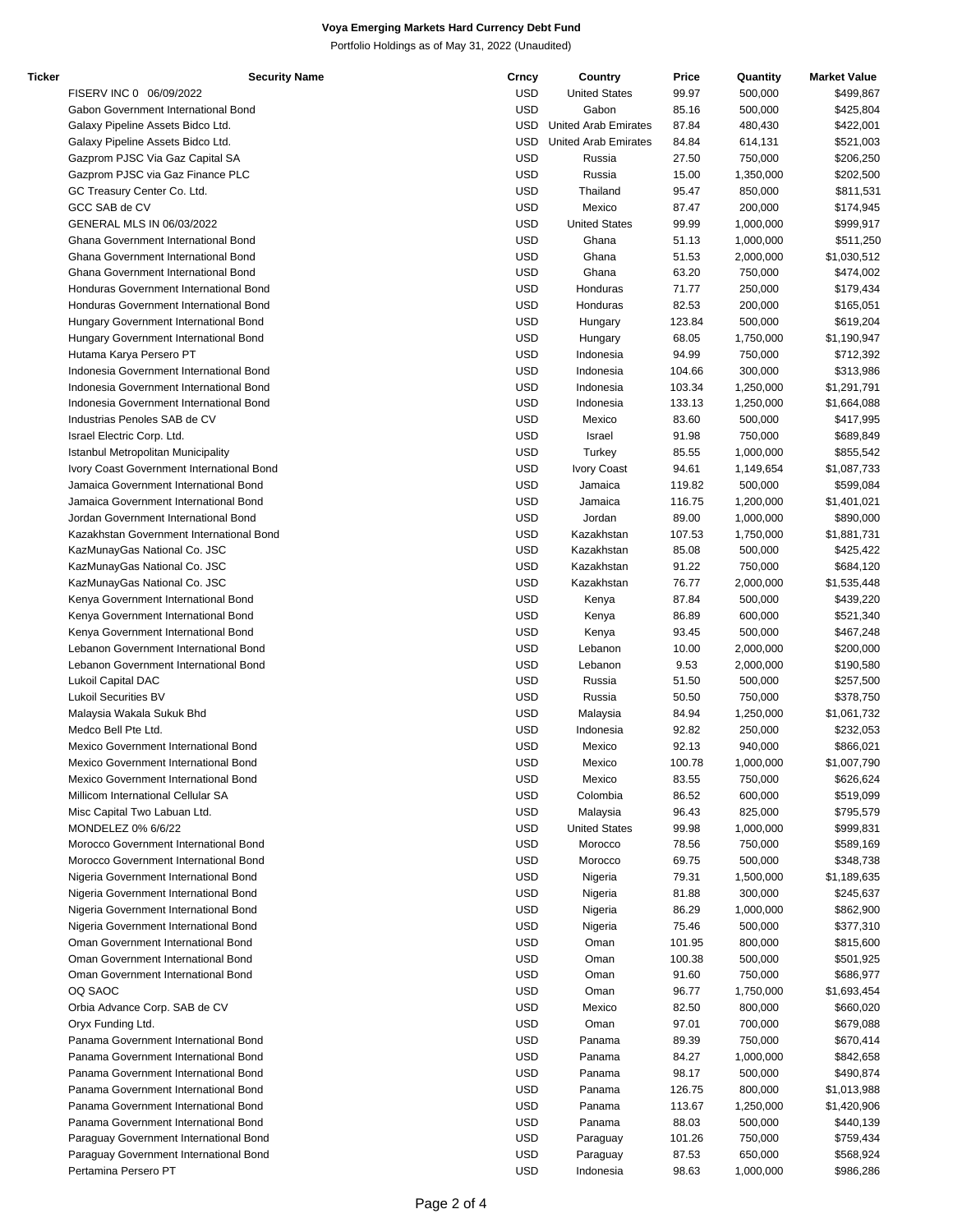Portfolio Holdings as of May 31, 2022 (Unaudited)

| Ticker | <b>Security Name</b>                                   | Crncy      | Country            | Price  | Quantity  | <b>Market Value</b> |
|--------|--------------------------------------------------------|------------|--------------------|--------|-----------|---------------------|
|        | Pertamina Persero PT                                   | <b>USD</b> | Indonesia          | 95.16  | 1,000,000 | \$951,641           |
|        | Pertamina Persero PT                                   | <b>USD</b> | Indonesia          | 91.13  | 750,000   | \$683,438           |
|        | Perusahaan Listrik Negara PT                           | <b>USD</b> | Indonesia          | 98.39  | 750,000   | \$737,903           |
|        | Perusahaan Listrik Negara PT                           | <b>USD</b> | Indonesia          | 100.34 | 500,000   | \$501,678           |
|        |                                                        |            |                    |        |           |                     |
|        | Perusahaan Listrik Negara PT                           | <b>USD</b> | Indonesia          | 98.39  | 1,500,000 | \$1,475,805         |
|        | Perusahaan Penerbit SBSN Indonesia III                 | <b>USD</b> | Indonesia          | 100.55 | 1,500,000 | \$1,508,265         |
|        | Perusahaan Penerbit SBSN Indonesia III                 | <b>USD</b> | Indonesia          | 86.38  | 1,000,000 | \$863,750           |
|        | Peruvian Government International Bond                 | <b>USD</b> | Peru               | 88.46  | 500,000   | \$442,313           |
|        | Peruvian Government International Bond                 | <b>USD</b> | Peru               | 111.28 | 500,000   | \$556,403           |
|        | Peruvian Government International Bond                 | <b>USD</b> | Peru               | 68.58  | 500,000   | \$342,900           |
|        | Petrobras Global Finance BV                            | <b>USD</b> | <b>Brazil</b>      | 98.92  | 1,200,000 | \$1,186,992         |
|        | Petroleos de Venezuela SA                              | <b>USD</b> | Venezuela          | 5.00   | 1,750,000 | \$87,500            |
|        |                                                        | <b>USD</b> |                    |        |           |                     |
|        | Petroleos de Venezuela SA                              |            | Venezuela          | 5.00   | 1,000,000 | \$50,000            |
|        | Petroleos del Peru SA                                  | <b>USD</b> | Peru               | 85.01  | 250,000   | \$212,531           |
|        | Petroleos del Peru SA                                  | <b>USD</b> | Peru               | 78.32  | 1,400,000 | \$1,096,417         |
|        | <b>Petroleos Mexicanos</b>                             | <b>USD</b> | Mexico             | 95.95  | 1,000,000 | \$959,460           |
|        | Petroleos Mexicanos                                    | <b>USD</b> | Mexico             | 99.08  | 1,275,000 | \$1,263,251         |
|        | <b>Petroleos Mexicanos</b>                             | <b>USD</b> | Mexico             | 72.11  | 500,000   | \$360,528           |
|        | <b>Petroleos Mexicanos</b>                             | <b>USD</b> | Mexico             | 67.87  | 350,000   | \$237,540           |
|        | Petroleos Mexicanos                                    | <b>USD</b> | Mexico             | 90.90  | 500,000   | \$454,500           |
|        |                                                        |            |                    |        |           |                     |
|        | Petroleos Mexicanos                                    | <b>USD</b> | Mexico             | 71.22  | 1,000,000 | \$712,215           |
|        | Petroleos Mexicanos                                    | <b>USD</b> | Mexico             | 86.57  | 235,000   | \$203,445           |
|        | Petronas Capital Ltd.                                  | <b>USD</b> | Malaysia           | 87.62  | 300,000   | \$262,847           |
|        | Petronas Capital Ltd.                                  | <b>USD</b> | Malaysia           | 100.00 | 750,000   | \$750,009           |
|        | Petronas Capital Ltd.                                  | <b>USD</b> | Malaysia           | 103.83 | 1,750,000 | \$1,817,025         |
|        | Philippine Government International Bond               | <b>USD</b> | Philippines        | 115.78 | 750,000   | \$868,343           |
|        | Philippine Government International Bond               | <b>USD</b> | Philippines        | 124.88 | 1,000,000 | \$1,248,757         |
|        |                                                        |            |                    |        |           |                     |
|        | Philippine Government International Bond               | <b>USD</b> | Philippines        | 96.38  | 650,000   | \$626,487           |
|        | Qatar Energy                                           | <b>USD</b> | Qatar              | 82.49  | 1,350,000 | \$1,113,677         |
|        | Qatar Government International Bond                    | <b>USD</b> | Qatar              | 102.52 | 750,000   | \$768,916           |
|        | <b>Qatar Government International Bond</b>             | <b>USD</b> | Qatar              | 101.96 | 750,000   | \$764,693           |
|        | Qatar Government International Bond                    | <b>USD</b> | Qatar              | 107.82 | 500,000   | \$539,093           |
|        | Republic of Belarus International Bond                 | <b>USD</b> | <b>Belarus</b>     | 13.75  | 700,000   | \$96,250            |
|        | Republic of South Africa Government International Bond | <b>USD</b> | South Africa       | 81.12  | 500,000   | \$405,580           |
|        |                                                        |            |                    |        |           |                     |
|        | Republic of South Africa Government International Bond | <b>USD</b> | South Africa       | 87.52  | 800,000   | \$700,120           |
|        | Republic of South Africa Government International Bond | <b>USD</b> | South Africa       | 92.56  | 2,000,000 | \$1,851,186         |
|        | Romanian Government International Bond                 | <b>USD</b> | Romania            | 84.84  | 1,500,000 | \$1,272,564         |
|        | Romanian Government International Bond                 | <b>USD</b> | Romania            | 90.61  | 400,000   | \$362,450           |
|        | Romanian Government International Bond                 | <b>USD</b> | Romania            | 85.90  | 2,000,000 | \$1,717,960         |
| DRW3   | Russia Government Bond                                 | <b>USD</b> | Russia             | 21.50  | 1,000,000 | \$215,000           |
|        | Russian Foreign Bond - Eurobond                        | <b>USD</b> | Russia             | 19.75  | 1,800,000 | \$355,500           |
|        | Russian Foreign Bond - Eurobond                        | <b>USD</b> | Russia             | 20.00  | 1,000,000 | \$200,000           |
|        |                                                        | <b>USD</b> |                    |        |           |                     |
|        | SA Global Sukuk Ltd.                                   |            | Saudi Arabia       | 91.79  | 1,050,000 | \$963,806           |
|        | Saudi Arabian Oil Co.                                  | <b>USD</b> | Saudi Arabia       | 88.78  | 750,000   | \$665,884           |
|        | Saudi Arabian Oil Co.                                  | <b>USD</b> | Saudi Arabia       | 79.11  | 1,000,000 | \$791,146           |
|        | Saudi Arabian Oil Co.                                  | <b>USD</b> | Saudi Arabia       | 77.65  | 3,000,000 | \$2,329,599         |
|        | Saudi Government International Bond                    | <b>USD</b> | Saudi Arabia       | 87.70  | 500,000   | \$438,496           |
|        | Saudi Government International Bond                    | <b>USD</b> | Saudi Arabia       | 80.09  | 500,000   | \$400,473           |
|        | Saudi Government International Bond                    | <b>USD</b> | Saudi Arabia       | 99.24  | 800,000   | \$793,934           |
|        | Senegal Government International Bond                  | <b>USD</b> | Senegal            | 87.90  | 500,000   | \$439,500           |
|        |                                                        |            |                    |        |           |                     |
|        | Serbia International Bond                              | <b>USD</b> | Republic Of Serbia | 77.27  | 1,500,000 | \$1,159,020         |
|        | SierraCol Energy Andina LLC                            | <b>USD</b> | Colombia           | 85.69  | 1,000,000 | \$856,870           |
|        | Sri Lanka Government International Bond                | <b>USD</b> | Sri Lanka          | 40.75  | 2,000,000 | \$815,000           |
|        | Sri Lanka Government International Bond                | <b>USD</b> | Sri Lanka          | 49.00  | 500,000   | \$245,000           |
|        | Sri Lanka Government International Bond                | <b>USD</b> | Sri Lanka          | 39.25  | 750,000   | \$294,368           |
|        | Teva Pharmaceutical Finance Netherlands III BV         | <b>USD</b> | Israel             | 91.83  | 825,000   | \$757,581           |
|        | <b>Turkey Government International Bond</b>            | <b>USD</b> | Turkey             | 93.20  | 1,000,000 | \$931,980           |
|        |                                                        |            |                    |        |           |                     |
|        | <b>Turkey Government International Bond</b>            | <b>USD</b> | Turkey             | 93.90  | 900,000   | \$845,118           |
|        | <b>Turkey Government International Bond</b>            | <b>USD</b> | Turkey             | 92.60  | 1,000,000 | \$925,956           |
|        | <b>Turkey Government International Bond</b>            | <b>USD</b> | Turkey             | 97.55  | 1,750,000 | \$1,707,197         |
|        | <b>Turkey Government International Bond</b>            | <b>USD</b> | Turkey             | 86.14  | 950,000   | \$818,372           |
|        | <b>Turkey Government International Bond</b>            | <b>USD</b> | Turkey             | 83.44  | 500,000   | \$417,192           |
|        | Ukraine Government International Bond                  | <b>USD</b> | Ukraine            | 68.50  | 346,000   | \$237,010           |
|        | Ukraine Government International Bond                  | <b>USD</b> | Ukraine            | 43.56  | 346,000   | \$150,726           |
|        | Ukraine Government International Bond                  | <b>USD</b> | Ukraine            |        | 346,000   |                     |
|        |                                                        |            |                    | 39.14  |           | \$135,437           |
|        | Ukraine Government International Bond                  | <b>USD</b> | Ukraine            | 36.94  | 346,000   | \$127,804           |
|        | Ukraine Government International Bond                  | <b>USD</b> | Ukraine            | 39.15  | 346,000   | \$135,459           |